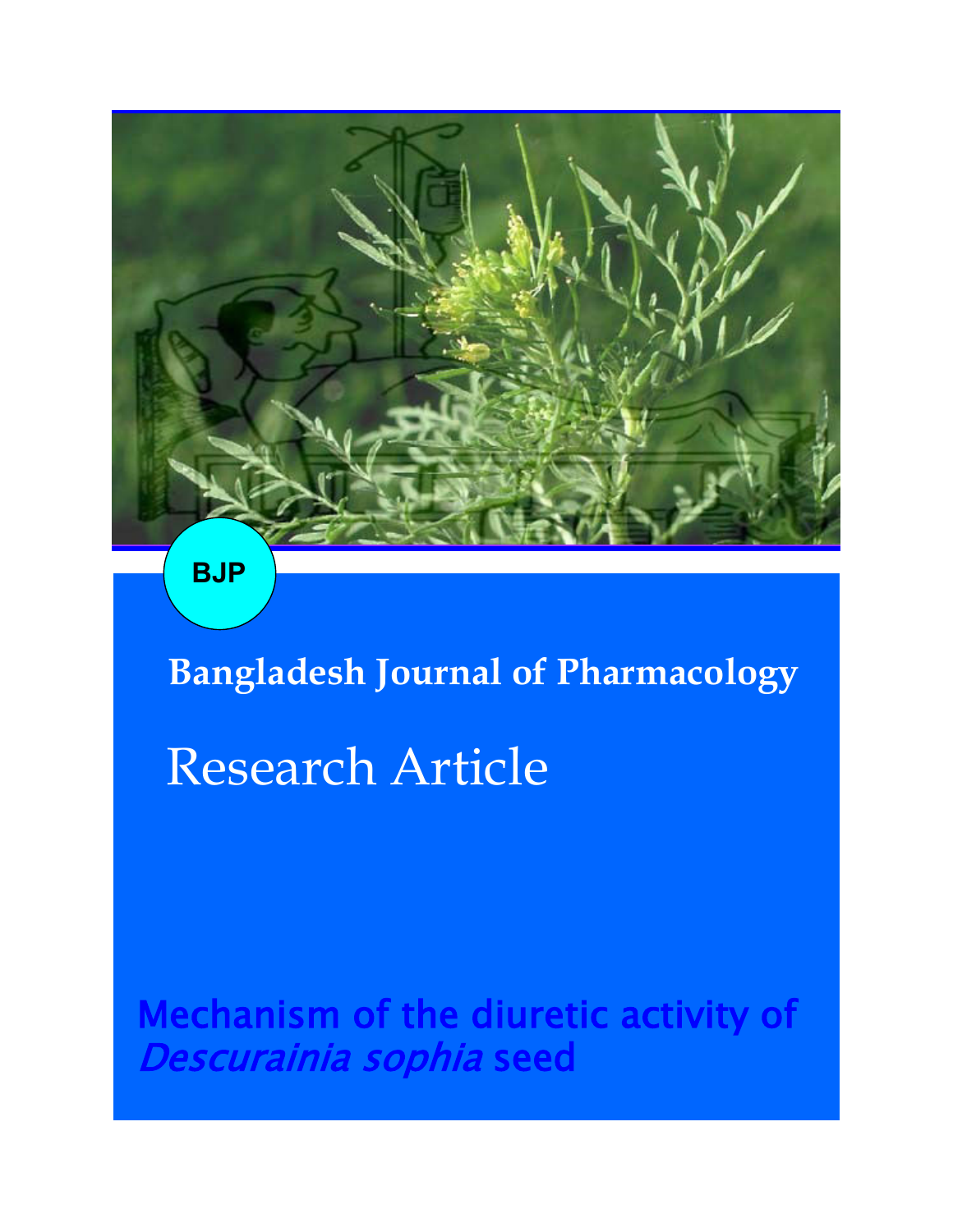A Journal of the Bangladesh Pharmacological Society (BDPS)<br>Journal homepage: www.banglajol.info<br>Abstracted/indexed in Academic Search Complete, Agroforestry Abstracts, Asia Journals Online, Bangladesh Journals Online, Biol **ISSN**: 1991-0088

# Mechanism of the diuretic activity of *Descurainia sophia* seed

## **Mengnan Zeng<sup>1</sup> , Li Zhang<sup>1</sup> , Miao Li<sup>1</sup> , Beibei Zhang<sup>1</sup> , Weisheng Feng<sup>1</sup> , Haixue Kuang<sup>2</sup> and Xiaoke Zheng<sup>1</sup>**

*<sup>1</sup>Henan University of Chinese Medicine, Zhengzhou 450000, China; <sup>2</sup>Heilongjiang University of Chinese Medicine School of Medicine, Harbin 150000, China.*

| <b>Article Info</b>                   |              | <b>Abstract</b>                                                                         |
|---------------------------------------|--------------|-----------------------------------------------------------------------------------------|
| Received:                             | 8 March 2018 | The diuretic activity of the decoction and the chemical fractions of <i>Descurainia</i> |
| Accepted:                             | 10 May 2018  | sophia was studied with underlying mechanisms in rats. Rat metabolic cage               |
| Available Online:                     | 15 May 2018  | method was used to study the diuretic activity of the decoction and the                 |
| DOI: 10.3329/bjp.v13i2.35931          |              | chemical fractions of <i>D. sophia</i> . Western blot, ELISA, ion selective electrode   |
|                                       |              | method and cryoscopy method were used to study the underlying mecha-                    |
|                                       |              | nism. The urinary output increased significantly in rats administrated                  |
|                                       |              | decoction. Washing elution fractions had the potent diuretic activity. Washing          |
|                                       |              | elution fractions could decrease the urine osmolality, increased the concen-            |
|                                       |              | tration of $K^+$ , and decreased the concentration of $Na^+$ and ALD, also              |
| Cite this article:                    |              | decreased the expression of aquaporin 1 (AQP1) in kidney. Moreover,                     |
| Zeng M, Zhang L, Li M, Zhang B,       |              | compared with washing elution fractions, decoction decreased the levels of              |
| Feng W, Kuang H, Zheng X. Mecha-      |              | AVP, V2R, and AQP2. It is concluded that decoction had significant diuretic             |
| nism of the diuretic activity of      |              | activity and washing elution fractions had the potent diuretic activity. The            |
| Descurainia Sophia seed. Bangladesh J |              | mechanisms of diuretic activity were different between decoction and                    |
| Pharmacol. 2018; 13: 157-63.          |              | washing elution fractions.                                                              |
|                                       |              |                                                                                         |

# **Introduction**

The dry mature seed of *Descurainia sophia* (L.) Webb ex Prantl, which belongs to the Cruciferae family, according to "Shen Nong's Herbal Classic", is bitter in flavor and cool (cold) in nature. It has been used in Traditional Chinese Medicine to purge the lung, relieve asthma, promote water metabolism, and disperse swelling (Zhou et al., 2014). Compounds such as descuraic acid, drabanemoroside, and descurainoside B have been isolated from *D. sophia*. Several studies had reported that *D. sophia* was used for relieving cough, preventing asthma (Nimrouzi and Zarshenas, 2016), promoting urination (Zhou et al., 2014), strengthening heart (Mohamedl and Mahrous, 2009), resisting cancer (Zhou et al., 2014) and adjusting blood fat level.

Edema is abnormal increase or accumulation of fluid in the interstitium (Li and Tang, 2008), which can occur in many parts of human body (Zhou et al., 2014). Diuretics

were usually used for edema. However, Traditional Chinese Medicine for edema was also adopted in recent years. *D. sophia* is usually used for asthma due to water retention in the lungs, water distention in the chest and ribs, cough due to the retention of phlegm and fluid, but, the diuretic mechanism of *D. sophia* is not clear. Therefore, these studies on the diuretic activity of the decoction and chemical subdivisions of *D. sophia*, in order to clarify the diuretic mechanism of *D. sophia* and provide a theoretical basis for developing a new diuretic.

# **Materials and Methods**

## *Plant material*

The dried seeds of *D. sophia* were purchased from herbal market in Zhengzhou, Henan province and identified by Prof. Cheng-Ming Dong (Henan Univer-



This work is licensed under a Creative Commons Attribution 4.0 License. You are free to copy, distribute and perform the work. You must attribute the work in the manner specified by the author or licensor.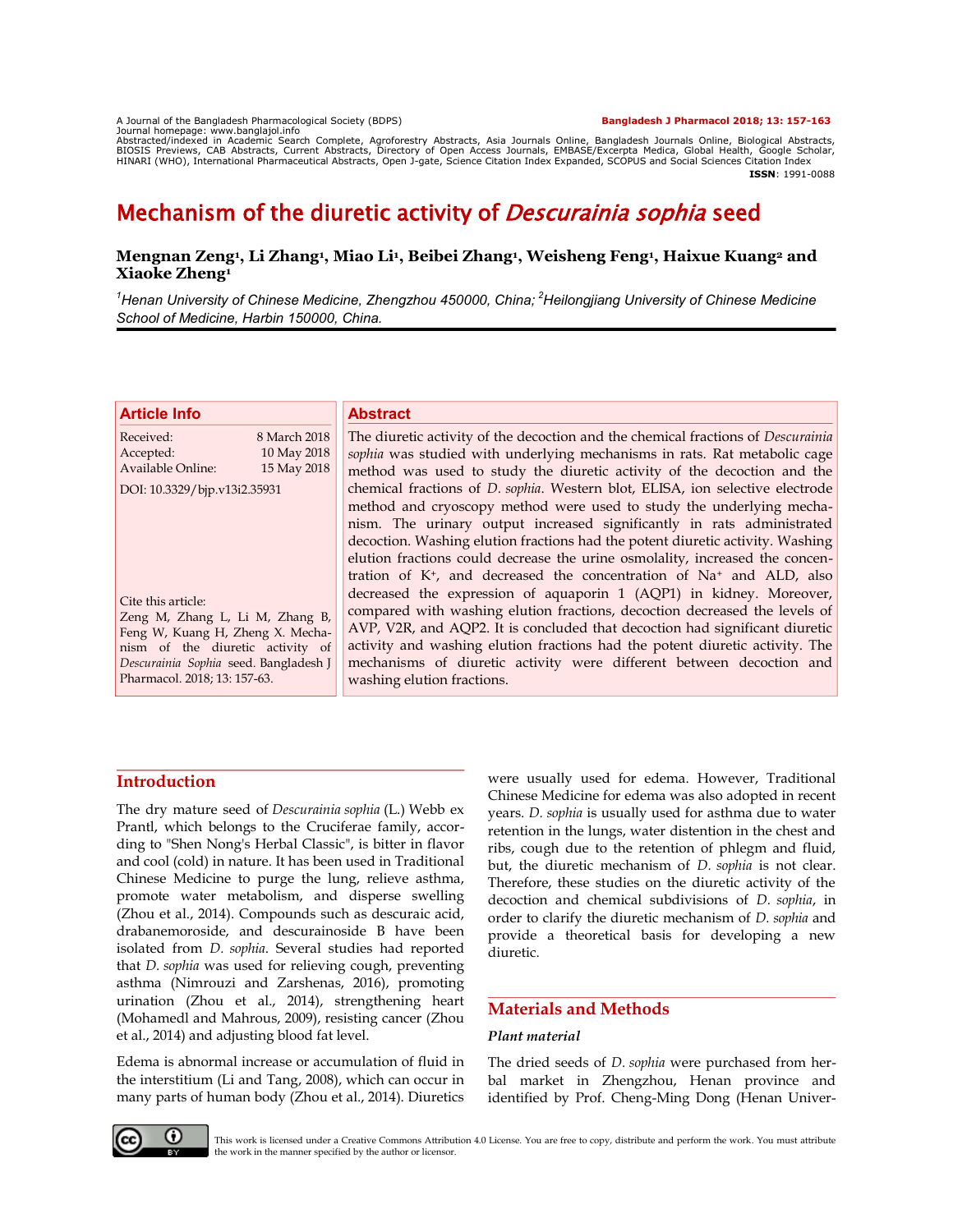sity of Chinese Medicine). A voucher specimen (No. 20130715A) was deposited in the Research Department of Natural Medicinal Chemistry, School of Pharmacy, Henan University of Chinese Medicine.

*D. sophia* (10 kg) was extracted three times with H2O (100 L  $\times$  3) 1 hour each at 100°C. Evaporation of the solvent under reduced pressure provided aqueous extracts (1.14 kg), which were suspended in H<sub>2</sub>O (4 L), followed by removal of insoluble materials by centrifugation. The water soluble substances were subjected to Diaion HP-20 macroporous resin column and eluted with ethanol:H2O (0:100, 20:80, 80:20), successively, to obtain three fractions [Water Part, 20% ethanol elution fraction (20% fraction), 80% ethanol elution fraction (80% fraction)]. Alcohol sink component and washing elution fraction were obtained from Water Part by the technology of alcohol separation. Hydrochlorothiazide was purchased from the Tong Ren Pharmaceutical Co., Ltd. (China) and diluted with water.

#### *Experimental animals*

Male Wistar rats (180-220 g) were obtained from Animal Laboratory of Quality Control Center from Shandong Lukang Pharmaceutical Co., Ltd. All the animals were housed under standard environmental conditions (18-22°C) with a 12 hours light-dark cycle, with free access to tap water and standard laboratory rat food. The experiments were conducted in accordance with internationally accepted standard procedures for animal use. Rats were housed individually in a metabolic cage for three days and then followed by two control days. They drink water freely and feeding for 18 hours, then press the abdomen gently at the beginning of the experiment to drain residual urine in the bladder. Before the treatment, all animals received physiological saline at an oral dose of 2.0 mL/100 g to impose a uniform water and salt load, and to collect urine volume in 2 hours. The rats which urine volume was more than 40% saline can be used for experiment.

#### *Diuretic activity of D. sophia decoction on rats*

The 40 rats used for experiment were divided into 5 groups according to body weight and urine volume. Five groups are: Control group, hydrochlorothiazide group (17 mg/kg), *D. sophia* group of low dose (117 mg/kg), medium dose (234 mg/kg) and high dose (468 mg/kg). The dosing volume of each rat was 1.0 mL/100 g. Urine volume was collected within 5 hours after orally administration. Orally administrated as above for 4 days continuously and analyzed the change of urine volume in 4 days.

#### *Diuretic activity of different fractions on rats*

Seventy-two rats were divided into 7 groups according to body weight and urine volume. Seven groups are: Control group, hydrochlorothiazide group (17 mg/kg), *D. sophia* group, alcohol solution group, washing elution fractions group, 20% fraction group and 80% fraction group. The dosages of other groups were equated to the best dosage of decoction [medium dose (234 mg/kg)]. Their urinary bladders were emptied by gentle compression of the pelvic area. Before the treatment, all animals received physiological saline at an oral dose of 5 mL/100 g to impose a uniform water and salt load (Benjumea et al., 2008). Thirty minutes later, the rats were randomly assigned into 7 groups. Then the rats were placed into metabolic cage. The urine was collected in a graduated cylinder and its volume was recorded at 2 hours intervals for 5 hours. Cumulative urine excretion was calculated in relation to body weight and expressed as mL/100 g. Urine volume was compared of each group.

#### *Diuretic activity of washing elution fraction on rats*

Forty-eight rats were divided into 6 groups according to body weight and urine volume. Six groups are: Control group, hydrochlorothiazide group (17 mg/kg), *D. sophia* group, water elution fraction group of low dose, water elution fraction group of medium dose and water elution fraction group of high dose. Administrate as above for 7 days continuously.

#### *Sample collection and biochemical methods*

The urine was collected with a metabolic cage, then centrifuged (1000 x g at  $4^{\circ}$ C), and stored at -80 $^{\circ}$ C until analyzed. Blood sample from the aorta was centrifuged and plasma was collected for Na+, K+ and Cl- measurements with a Beckman AU680 biochemical analyzer. The urine and plasma osmolality were determined by Description OM815 (Loser Messtechnik). The levels of renin (E-EL-R0030c, Elabscience Biotechnology Co. Ltd., China), AngⅡ(E-EL-R1430c, Elabscience Biotechnology Co. Ltd.), angiotensin converting enzyme (E-EL-R2401c, Elabscience Biotechnology Co. Ltd.), ALD (E-EL-0070c, Elabscience Biotechnology Co. Ltd.), AVP (E-EL-R0045c, Elabscience Biotechnology Co. Ltd.) and AVPV2R (E-EL-R0766c, Elabscience Biotechnology Co. Ltd.) of blood plasma were determined by ELISA method. Absorbance of standards and samples were determined spectrophotometrically at 450 nm using a microplate reader. Results were plotted against the linear portion of a standard curve.

### *Western-blotting detected kidney AQP1 and AQP2*

The animal kidneys were removed in toto, and the serosal surface was dissected carefully. The kidney of each rat was snap frozen in liquid nitrogen and kept at - 80°C for molecular studies. The cortex and medulla of the kidney were separated and immediately frozen in liquid nitrogen at -80°C. Proteins from the cortex and medulla were extracted with a mammalian protein extraction kit (Beijing ComWin Biotech Co., Ltd., China). Proteins were quantified using the Bradford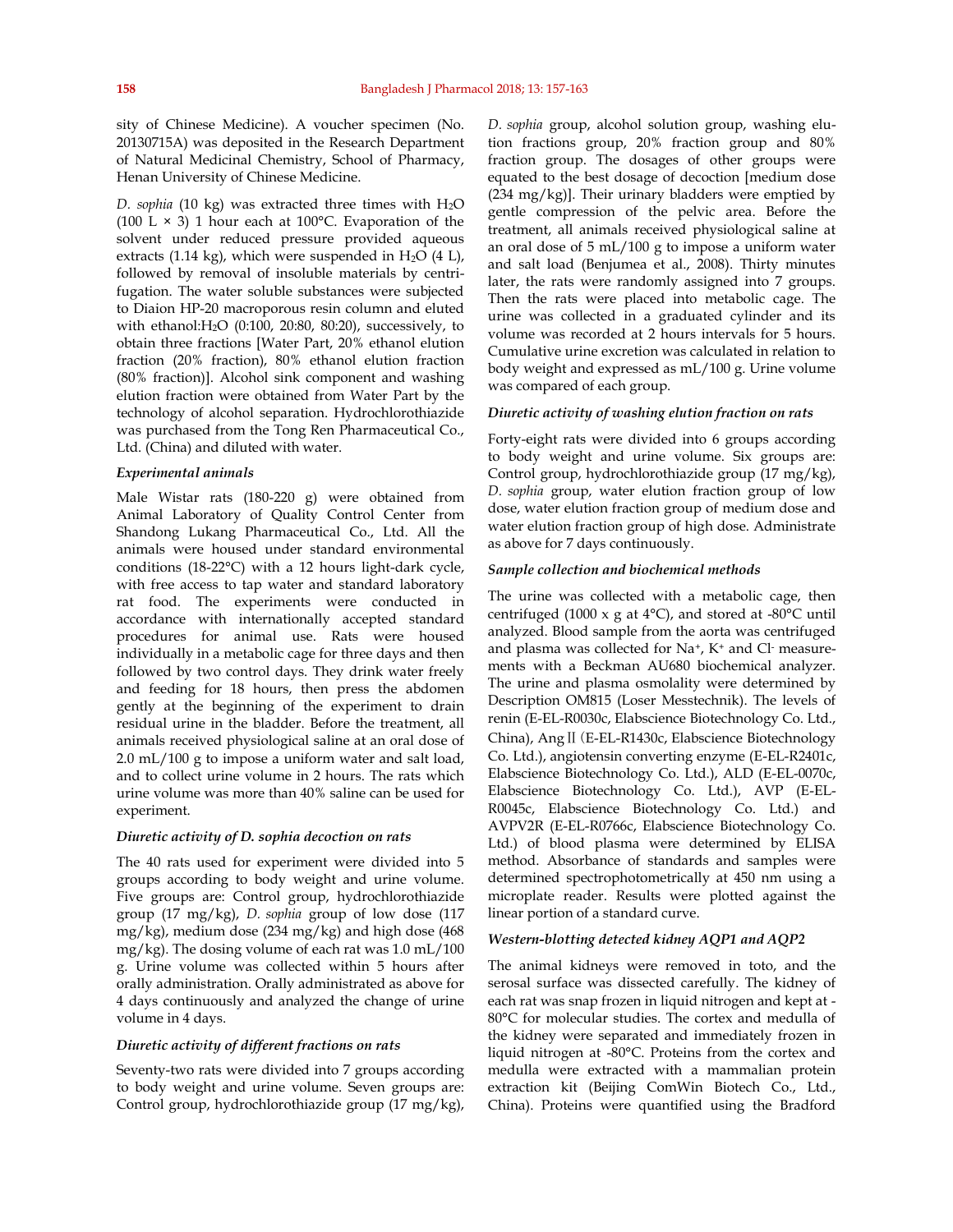| <b>Table I</b>                                                                                                                                           |                 |                       |                       |                          |                       |  |  |  |
|----------------------------------------------------------------------------------------------------------------------------------------------------------|-----------------|-----------------------|-----------------------|--------------------------|-----------------------|--|--|--|
| Effect on rats' total urine volume in 5 hours after administrating decoction $(mL/100 g)$                                                                |                 |                       |                       |                          |                       |  |  |  |
| Groups                                                                                                                                                   | Dose<br>(mg/kg) | $1st$ day             | $2nd$ day             | 3rd day                  | $4th$ day             |  |  |  |
| Control group                                                                                                                                            |                 | $2.6 \pm 0.2$         | $2.5 \pm 0.5$         | $1.9 \pm 0.3$            | $2.1 \pm 0.3$         |  |  |  |
| Hydrochlorothiazide                                                                                                                                      | 17.0            | $5.3 \pm 1.2^{\circ}$ | $5.0 \pm 0.5^{\rm b}$ | $4.7 \pm 1.0$            | $4.5 \pm 0.4^{\rm b}$ |  |  |  |
| Low dose                                                                                                                                                 | 117.0           | $2.8 \pm 0.5$         | $2.1 \pm 0.9$         | $2.5 \pm 0.4$            | $2.8 \pm 0.6^{\rm a}$ |  |  |  |
| Medium dose                                                                                                                                              | 234.0           | $2.5 \pm 0.2$         | $2.6 \pm 0.9$         | $2.7 \pm 1.0^{\text{a}}$ | $2.8 \pm 0.8^{\rm a}$ |  |  |  |
| High dose                                                                                                                                                | 468.0           | $2.3 \pm 0.2$         | $2.3 \pm 0.4$         | $2.9 \pm 0.4^{\circ}$    | $2.8 \pm 0.5^{\rm a}$ |  |  |  |
| Values are expressed as mean ± SD of eight rats in each group. <sup>a</sup> p<0.05; <sup>b</sup> p<0.01 compared to control group using Student's t-test |                 |                       |                       |                          |                       |  |  |  |

#### **Table II**

| Effect of each chemical subdivision of <i>D. sophia</i> on rats' urine volume (mL/100 g)                                                        |                 |                       |                          |                       |                       |  |  |
|-------------------------------------------------------------------------------------------------------------------------------------------------|-----------------|-----------------------|--------------------------|-----------------------|-----------------------|--|--|
| Groups                                                                                                                                          | Dose<br>(mg/kg) | 1 hour                | 3 hours                  | 5 hours               | Total in 5 hours      |  |  |
| Control group                                                                                                                                   |                 | $1.0 \pm 0.3$         | $0.9 \pm 0.4$            | $0.6 \pm 0.2$         | $2.8 \pm 0.6$         |  |  |
| Hydrochlorothiazide                                                                                                                             | 17.0            | $2.4 \pm 0.4^{\circ}$ | $2.2 \pm 0.4^{\circ}$    | $1.3 \pm 0.3^{\circ}$ | $6.1 \pm 0.5^{\rm b}$ |  |  |
| D. sophia                                                                                                                                       | 234.0           | $1.7 \pm 0.5$         | $1.5 \pm 0.3a$           | $1.0 \pm 0.2a$        | $4.2 \pm 0.6$         |  |  |
| Alcohol solution                                                                                                                                | 60.9            | $1.6 \pm 0.4$         | $1.6 \pm 0.4^{\text{a}}$ | $0.8 \pm 0.2$         | $3.7 \pm 0.5^{\rm a}$ |  |  |
| Washing elution fraction                                                                                                                        | 119.5           | $1.9 \pm 0.3b$        | $1.6 \pm 0.5$            | $1.1 \pm 0.5$         | $4.5 \pm 1.1$         |  |  |
| 20% fraction                                                                                                                                    | 22.9            | $1.4 \pm 0.7a$        | $1.6 \pm 0.5^{\circ}$    | $1.0 \pm 0.5^{\circ}$ | $4.0 \pm 1.4a$        |  |  |
| 80% fraction                                                                                                                                    | 13.9            | $1.3 \pm 0.3$         | $1.5 \pm 0.5^{\circ}$    | $0.8 \pm 0.2$         | $3.3 \pm 0.7$         |  |  |
| Values are expressed as mean ± SD of eight rats in each group. ap<0.05; bp<0.01 compared to control group using Student's t-test. All rats were |                 |                       |                          |                       |                       |  |  |

pre-treated with an oral dose of 5 mL/100 g body weight of normal saline prior to the administration of the test substances

protein assay kit (Wuhan Boster Biological Technology, Ltd., China). Samples were separated on 4 and 12% SDS gels and transferred onto nitrocellulose membranes. Membranes were blocked overnight at 4°C with 5% dry milk in TPBS (PBS containing 0.1% Tween 20), and then incubated with the appropriate primary antibodies (AQP1, GR270583-4, 1:500, Abcom, UK; AQP2, GR107654-2, 1:500, Abcom, UK) for 2 hours at room temperature. After washing with TPBS, membranes were incubated with horseradish peroxidase-linked secondary antibodies (1:2000 dilution with TPBS containing 5% dry milk) at room temperature for 1-2 hours. Chromogenic reaction with ECL kit to chromogenic, and collect protein bands with chemiluminescence apparatus (azure c500), and analyze bands with quantity one software. Protein densitometric analysis was performed with normalization against β-actin.

#### *Statistical analysis*

The results were expressed as the mean ± SD (Standard Deviation of mean). The statistical differences between the negative control and the test fractions were assessed by analysis of variance (ANOVA) followed by Student's t-test for multiple comparisons. For comparisons with the negative control groups, p values less than 0.05 were considered significant.

## **Results**

#### *Effects of decoction on urinary volume*

Daily administration of decoction for 4 days significantly increased diuresis after the 3rd day of treatment (p<0.05). Compared with the control group, medium dose of decoction had the potent diuretic activity. The 117.0, 234.0 and 468.0 mg/kg doses of *D. sophia* increased the urinary output in 5 hours and not showed a dose-dependent diuretic activity (Table I).

#### *Effects of chemical subdivision of D. sophia on urinary volume*

Compared with control group, the results showed that each chemical subdivision of *D. sophia* could increase the urinary output except 80% ethanol elution fraction. Washing elution fraction had the potent diuretic activity (62.9%, p<0.01), 20% ethanol elution fraction and alcohol sink components also could increase the urinary output (44.1%, 35.6%, p<0.05). From the results of total urine volume in 5 hours, washing elution fraction (119.5 mg/kg) had better diuretic activity than decoction (*D. sophia* 234.0 mg/kg) (Table II).

## *Effects of washing elution fractions on urinary volume*

Compared with control group, we found that urinary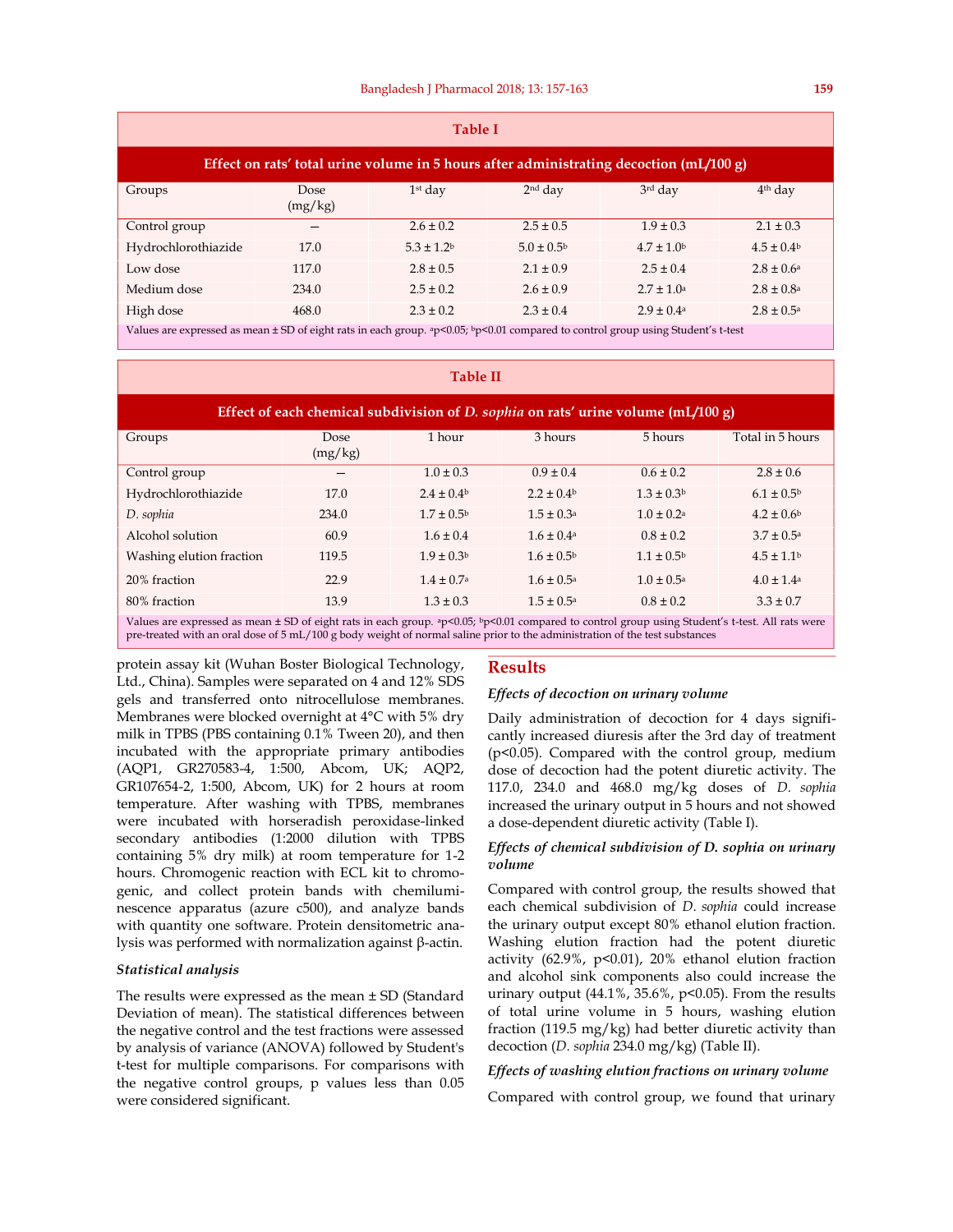| <b>Table III</b>                                                                                                                          |                            |                 |                            |                       |                       |                            |                            |  |
|-------------------------------------------------------------------------------------------------------------------------------------------|----------------------------|-----------------|----------------------------|-----------------------|-----------------------|----------------------------|----------------------------|--|
| Effect of washing elution fraction on rats' urine volume $(mL/100 g)$                                                                     |                            |                 |                            |                       |                       |                            |                            |  |
| Group                                                                                                                                     | $1st$ day                  | $2nd$ day       | $3rd$ day                  | 4 <sup>th</sup> day   | 5 <sup>th</sup> day   | 6 <sup>th</sup> day        | $7th$ day                  |  |
| Control group                                                                                                                             | $1.8 \pm 0.6$              | $2.1 \pm 0.5$   | $1.8 \pm 0.4$              | $1.5 \pm 0.2$         | $2.0 \pm 0.2$         | $2.0 \pm 0.2$              | $1.8 \pm 0.2$              |  |
| Hydrochlorothiazide (17 mg/kg)                                                                                                            | $3.5 \pm 0.8$ <sup>b</sup> | $3.8 \pm 1.0^b$ | $3.6 \pm 0.7$              | $4.0 \pm 1.0^b$       | $4.2 \pm 0.9^{\rm b}$ | $3.9 \pm 0.6^{\circ}$      | $3.9 \pm 1.2$              |  |
| D. sophia $(234 \text{ mg/kg})$                                                                                                           | $1.9 \pm 0.3$              | $2.7 \pm 0.5$   | $2.8 \pm 0.7$ <sup>a</sup> | $2.7 \pm 0.2^b$       | $2.8 \pm 0.2^b$       | $2.9 \pm 0.5^{\rm b}$      | $3.1 \pm 0.4^b$            |  |
| Washing elution fraction $(60 \text{ mg/kg})$                                                                                             | $1.6 \pm 0.2$              | $2.3 \pm 0.2$   | $2.3 \pm 0.3$              | $2.0 \pm 0.6$         | $2.3 \pm 0.3^{\rm a}$ | $2.6 \pm 0.3^{\rm a}$      | $2.6 \pm 0.2^{\rm a}$      |  |
| Washing elution fraction $(119.5 \text{ mg/kg})$                                                                                          | $1.6 \pm 0.3$              | $2.8 \pm 0.6$   | $2.9 \pm 0.5^{\rm a}$      | $2.3 \pm 0.4^{\circ}$ | $3.0 \pm 0.6^{\circ}$ | $3.1 \pm 0.5^{\rm b}$      | $3.0 \pm 0.8$              |  |
| Washing elution fraction $(238.9 \text{ mg/kg})$                                                                                          | $2.1 \pm 0.6$              | $2.1 \pm 0.3$   | $2.0 \pm 0.3$              | $2.0 \pm 0.3$         | $1.9 \pm 0.5$         | $2.4 \pm 0.7$ <sup>a</sup> | $2.9 \pm 0.7$ <sup>a</sup> |  |
| Values are expressed as mean $\pm$ SD of eight rats in each group. $ap<0.05$ ; $bp<0.01$ compared to control group using Student's t-test |                            |                 |                            |                       |                       |                            |                            |  |

volume was increased after treatment with washing

| <b>Table IV</b>                                                                                                                         |                          |                                              |  |  |  |  |
|-----------------------------------------------------------------------------------------------------------------------------------------|--------------------------|----------------------------------------------|--|--|--|--|
| Effect of washing elution fraction on rats' urine<br>and plasma osmolality                                                              |                          |                                              |  |  |  |  |
| Groups                                                                                                                                  | Urine osmotic<br>(moms)  | Plasma osmot-<br>$i_{\mathcal{C}}$<br>(moms) |  |  |  |  |
| Control group                                                                                                                           | $925.7 \pm 37.2$         | $304.1 \pm 5.1$                              |  |  |  |  |
| Hydrochlorothiazide<br>$(17 \text{ mg/kg})$                                                                                             | $470.8 \pm 40.0^{\circ}$ | $271.5 \pm 7.5$                              |  |  |  |  |
| D. sophia $(234 \text{ mg/kg})$                                                                                                         | $618.8 \pm 64.3$         | $291.3 \pm 4.8$                              |  |  |  |  |
| Washing elution frac-<br>tion $(60 \text{ mg/kg})$                                                                                      | $633.5 \pm 84.7$         | $298.4 \pm 5.2$                              |  |  |  |  |
| Washing elution frac-<br>tion $(119.5 \text{ mg/kg})$                                                                                   | $570.2 \pm 134.3$        | $296.6 \pm 6.1$                              |  |  |  |  |
| Washing elution frac-<br>tion $(238.9 \text{ mg/kg})$                                                                                   | $539.5 \pm 43.6^{\circ}$ | $295.8 \pm 5.7$                              |  |  |  |  |
| Values are expressed as mean $\pm$ SD of eight rats in each group.<br>ap<0.05; bp<0.01 compared to control group using Student's t-test |                          |                                              |  |  |  |  |

elution fraction from day 3 but not in a dose- and timedependent manner, and the 119.5 mg/kg doses of washing elution fractions increased the urinary output  $(64.4\%$ , p<0.05). From the results of urine volume in 7 days, urine volume was with an increase tendency at the first day and second day after administrating washing elution fractions (including low, medium, high dose), but at the third day it increased significantly with medium dose of washing elution fractions (p<0.05). Urine volume increased significantly at 4th day after administrating *D. sophia* (p<0.01) and it increased significantly at fifth day after administrating washing elution fractions with medium dose (Table III).

#### *Effects of washing elution fractions on urinary and plasma osmolality*

Urinary osmolality was decreased significantly after treatment with washing elution fractions (38.4%) and *D. sophia* (33.1%) (p<0.01). Plasma osmolality was not change after treatment with washing elution fractions and *D. sophia*. As positive control, hydrochlorothiazide significantly decreased the level of urinary and plasma osmolality (Table IV).

## *Effects of washing elution fractions on plasma electrolyte level and RAAS system*

Compared with the control group, the 119.5 mg/kg dose of washing elution fractions increased the concentration of  $K^{+}(9.5\%)$  and decreased the concentration of Na+ (1.7%) similar as *D. sophia*. However, hydrochlorothiazide decreased the concentration of Na+ and Cl- (2.4%, 5.7%) significantly (p<0.01) (Table V).

The results also showed that the 59.7 and 119.5 mg/kg dose of washing elution fractions decreased the level of ALD similar as *D. sophia* (Table V). The level of renin, Ang II, and ACE were not changed (data are not shown).

## *Effect on AVP-V2R-AQP2 axis and the expression of AQP1 in kidney cortex*

The level of AVP in plasma was reduced after treatment with 59.7 and 119.5 mg/kg dose of washing elution fractions and *D. sophia*. To determine whether washing elution fractions alter the expression of renal V2R and AQP2, we examined the expression of V2R and AQP2 protein in medulla. We found that washing elution fractions had no activity on the expressions of V2R and AQP2, while *D. sophia* and hydrochlorothiazide decreased the levels of V2R and AQP2 in kidney medulla significantly (p<0.05). That is to say, washing elution fractions can't regulate the level of the components of the AVP-V2R-AQP2 axis in rats, whereas treatment with *D. sophia* and hydrochlorothiazide could increase the level of these components of the AVP-V2R-AQP2 axis.

In addition, we also examined the expression of AQP1 in kidney cortex. The results show that the 59.7 and 119.5 mg/kg dose of washing elution fractions and DS decreased the expression of AQP1 in kidney, while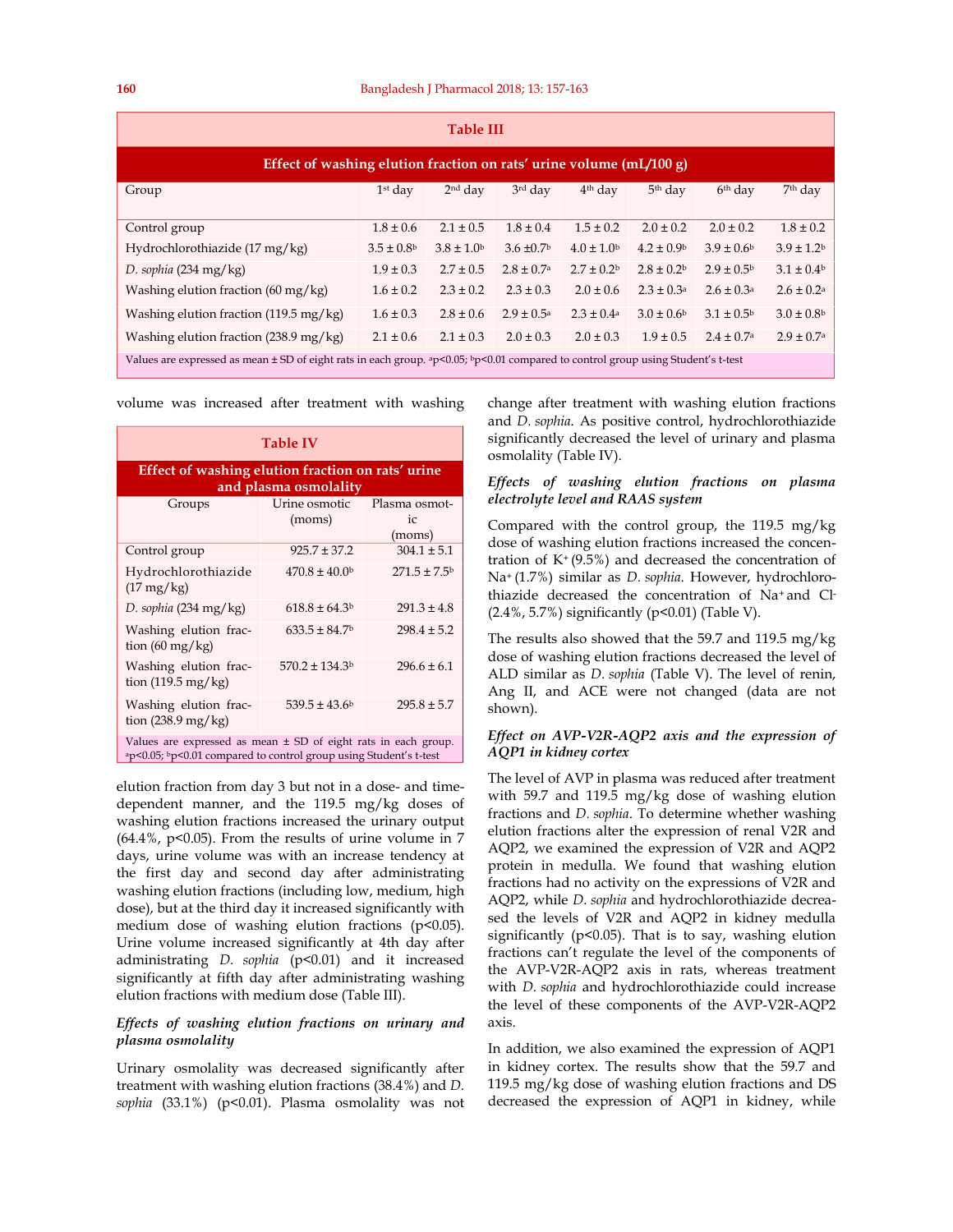| <b>Table V</b>                                                                                                                                           |                       |                               |                             |                               |                            |                        |  |  |
|----------------------------------------------------------------------------------------------------------------------------------------------------------|-----------------------|-------------------------------|-----------------------------|-------------------------------|----------------------------|------------------------|--|--|
| Effect of washing elution fractions on the serum electrolyte, ALD, AVP and AVPV2R levels                                                                 |                       |                               |                             |                               |                            |                        |  |  |
| Group                                                                                                                                                    | $K^+$<br>(mmol/L)     | $Na+$<br>(mmol/L)             | $Cl-$<br>(mmol/L)           | ALD.<br>(pg/mL)               | AVP<br>(pg/mL)             | AVPV2R<br>(pg/mL)      |  |  |
| Control group                                                                                                                                            | $4.3 \pm 0.3$         | $140.4 \pm 1.30$              | $102.3 \pm 1.3$             | $213.1 \pm 18.1$              | $6.4 \pm 0.7$              | $63.3 \pm 4.6$         |  |  |
| Hydrochlorothiazide (17 mg/kg)                                                                                                                           | $4.4 \pm 0.1$         | $136.9 \pm 0.13$ <sup>b</sup> | $96.5 \pm 1.1$ <sup>b</sup> | $206.0 \pm 42.2$              | $5.9 \pm 0.4$              | $56.7 \pm 5.1^{\circ}$ |  |  |
| D. sophia $(234 \text{ mg/kg})$                                                                                                                          | $5.0 \pm 0.2^{\rm a}$ | $138.1 \pm 0.88$ <sup>b</sup> | $101.0 \pm 1.4$             | $183.7 \pm 17.7$ <sup>a</sup> | $5.9 \pm 0.4^{\circ}$      | $56.5 \pm 3.6^{\circ}$ |  |  |
| Washing elution fraction $(60 \text{ mg/kg})$                                                                                                            | $4.4 \pm 0.3$         | $138.6 \pm 0.71$ <sup>b</sup> | $101.4 \pm 2.0$             | $182.4 \pm 18.9^{\circ}$      | $5.7 \pm 0.3a$             | $57.4 \pm 2.0$         |  |  |
| Washing elution fraction $(119.5 \text{ mg/kg})$                                                                                                         | $4.7 \pm 0.2^{\rm a}$ | $138.0 \pm 0.9$ <sup>b</sup>  | $100.8 \pm 1.2$             | $184.5 \pm 18.1^{\circ}$      | $5.7 \pm 0.7$ <sup>a</sup> | $59.1 \pm 4.9$         |  |  |
| Washing elution fraction $(238.9 \text{ mg/kg})$                                                                                                         | $4.5 \pm 0.3$         | $138.4 \pm 0.7$ <sup>b</sup>  | $101.2 \pm 2.2$             | $222.8 \pm 10.9$              | $6.5 \pm 0.3$              | $67.2 \pm 8.2$         |  |  |
| Values are expressed as mean ± SD of eight rats in each group. <sup>a</sup> p<0.05; <sup>b</sup> p<0.01 compared to control group using Student's t-test |                       |                               |                             |                               |                            |                        |  |  |

hydrochlorothiazide had no effect on the expression of AQP1 in kidney (Tables V and Figure 1).

## **Discussion**

Rat metabolic cage method has been used to study diuretic activity of *D. sophia* (Junior et al., 2011). The results showed that 234.0 and 468.0 mg/kg dose of decoction had better diuretic activity and the 234.0 mg/ kg dose was optimal. To explore the material basis of *D. sophia* which causes the diuretic activity, the dose of chemical subdivision was converted to the 234.0 mg/kg dose of decoction according to their yield. The results showed that washing elution fractions, 20% ethanol elution fractions, and alcohol sink components had diuretic activity and the diuretic activity of washing elution fraction was the potent.

To further explore its mechanism of promoting urination, washing elution fractions were studied in the experiment. The results showed that the 119.5 mg/kg doses of washing elution fractions increased the urinary output and decreased the urine osmolality, increased the concentration of  $K^+$  and  $Na^+$  of serum, but had no influence on the concentration of Cl- . Hydrochlorothiazide could decrease the concentration of Na+ and Clof serum significantly. Hydrochlorothiazide is a typical medicine of diuretic, that increases the urinary excretion of sodium by inhibiting the Na+/Cl- symporter (cotransporter system) in the distal convoluted tubule. The results showed that diuretic mechanism of *D. sophia* is different from that of hydrochlorothiazide. *D. sophia* restrains Na+-K+ change of distal convoluted renal tubule and collecting duct to retain Na<sup>+</sup> and excrete K<sup>+</sup>, which has a similar activity as spironolactone (Schrijver and Weinberger, 1979).

Both circulatory and tissue RAAS have been found to be essential for regulation of the functions of the whole body, organs, tissues and cells. There is no doubt that the RAAS plays fundamental physiological roles in maintaining homeostasis. Angiotensinogen generates



Figure 1: The expression of AQP1 in kidney cortex and AQP2 in kidney medulla tested by Western-blot method

Con is control group, HCTZ is hydrochlorothiazide group, DS is *D. sophia* decoction group, Low is water elution fraction with low dose group, Mid is water elution fraction with middle dose group, High is water elution fraction with high dose group

angiotensin I under the influence of renin and angiotensin II under the influence of ACE, and angiotensin II stimulates the secretion of aldosterone directly (Mar-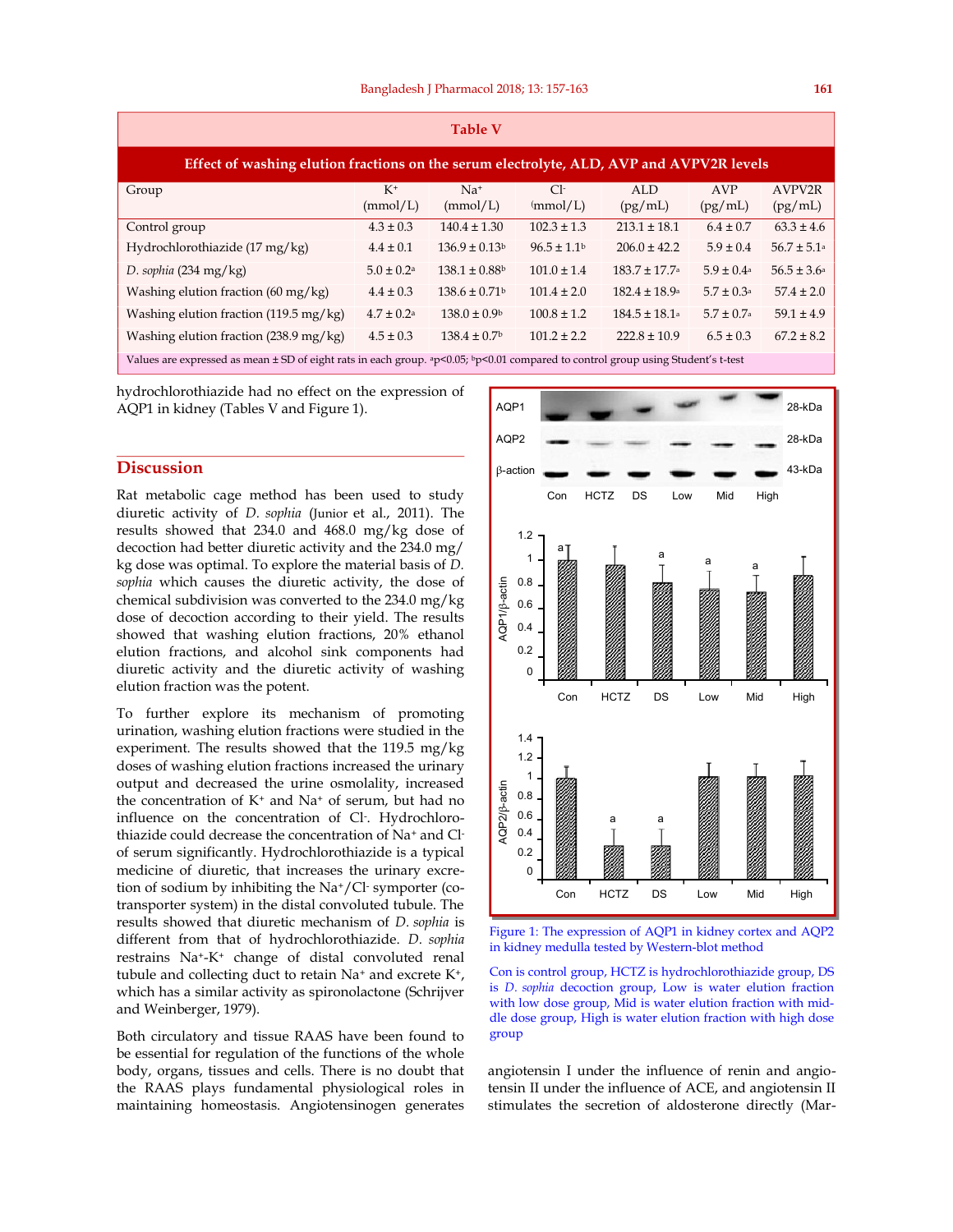tinez-Aguayo et al., 2010; Lemmer et al., 2000). Aldosterone can promotes resorption of Na+ and water in kidney to reduce urine volume (Firsov et al., 2012). The results showed that the 59.7 and 119.5 mg/kg dose of washing elution fractions decreased the level of ALD but had little activity on other items of RAAS system. The reason may be related to that *D. sophia* affect the synthetic of aldosterone (Yuan et al., 2004), its mechanism needs further study.

AVP-V2R-AQP2 axis is also one main links of water metabolism of body, AVP regulates vascular tone through V1 receptors located in the peripheral vasculature, and plasma osmolality via V2R in the kidney, promoting water retention (Judith Radin et al., 2012). AVP binds to the V2R at the basolateral membrane and activates protein kinase A (PKA). By elevating cAMP levels with forskolin, AQP2 is translocated to the apical plasma membrane. AQP2 exerts its effect through a cycle of water endocytosis and exocytosis (Bustamante et al., 2004; Arthur et al., 2015). In our study, the diuretic mechanism of decoction included a decrease in AVP, its receptor V2R and the regulated-protein AQP2. AQP2 is the most important aquaporin, and plays critical role in some diseases. The regulation of AQP2 expression was mainly by AVP signaling. Although our results suggested that decoction significantly decreased the levels of renal AQP2 expression in rats, the changes of AVP levels in plasma and V2R were subordinate. Therefore, both AVP signaling-dependent and-independent ways might contribute to the mechanism underlying the suppression of AQP2 expression by decoction. Interestingly, washing elution fractions had no influence on AVP-V2R-AQP2 axis. The reason may be related to that washing elution fractions is one of fractions of *D. sophia*, each batch of split fractions of *D. sophia* do not cross (Zhang et al., 2015). In our later study, results show that 20% ethanol elution fraction play diuretic activity through regulating AVPV2R-AQP2 axis.

Aquaporins (AQPs) are a family of small, integral membrane proteins that transport water and, in some cases, water and glycerol. Kidney is main organ to adjust water balance of body, which includes highest content of AQPs (Terris et al., 1996). Most reabsorption in the proximal tubule occurs constitutively, with water movement being facilitated by AQP1 and AQP1 plays an important role in the thin descending limb of the loop of Henle. The 59.7 and 119.5 mg/kg doses of washing elution fractions significantly decrease AQP1 level and increase urine volume, which may be related to washing elution fractions decrease the urine osmolality (Ma et al., 1998).

## **Conclusion**

The diuretic activity of decoction is remarkable, and the

234.0 mg/kg dose of decoction has the potent diuretic activity. Washing elution fractions, 20% ethanol elution fractions, and alcohol sink components have diuretic activity and the diuretic activity of washing elution fraction is the most potent. Washing elution fractions can decrease urine osmolality, increase the concentration of K+, decrease the concentration of Na+ and restrain the expression of AQP1 in kidney and inhibition RAAS system. The consumption of washing elution fractions is less than half of decoction, but with the similar or better diuretic activity. However, decoction can restrain AVP-V2R-AQP2 axis at some extent but washing elution fractions does not. In later experiment, 20% ethanol elution fraction is found to restrain AVP-V2R-AQP2 system.

#### **Ethical Issue**

The study was conducted in accordance with the Experimental Animal Administration regulations issued by the State Committee of Science and Technology of the People's Republic of China. The ethical approval reference number of the study is SYXK2010-004. All the procedures for the care of the rats were in accordance with the institutional guidelines for animal use in research.

## **Conflict of Interest**

The authors declare no conflict of interest.

## **Acknowledgement**

The author of this article wants to take this opportunity to thank the NSFC (National Natural Science Foundation of China, 81073034) and the National Science and Technology Major Project (2013ZX09102-022) for financial support.

## **References**

- Arthur JH, Jianmin N, Naohiro J, William W, Li W, Cheng X, Brown D, Lu HJ. Characterization of the putative phosphorylation sites of the AQP2 C terminus and their role in AQP2 trafficking in LLC-PK<sub>1</sub> cells. Am J Physiol Renal. 2015; 309: 673-79.
- Benjumea D, Abdala S, Hernandez-Luis F, Pérez-Paz P, Martin -Herrera D. Diuretic activity of *Artemisia thuscula*, an endemic canary species. J Ethnopharmacol. 2005; 100: 205-09.
- Bustamante M, Hasler U, Kotova O, Chibalin AV, Mordasini D, Rousselot M, Vandewalle A, Martin PY, Féraille E. Insulin potentiates AVP-induced AQP2 expression in cultured renal collecting duct principal cells. Am J Physiol Renal Physiol. 2005; 288: F334-44.
- Firsov D, Tokonami N, Bonny O. Role of the renal circadian timing system in maintaining water and electrolytes homeostasis. Mol Cell Endocrinol. 2012; 349: 51–55.

Judith Radin M, Yu MJ, Stoedkilde L, Lance Miller R, Hoffert